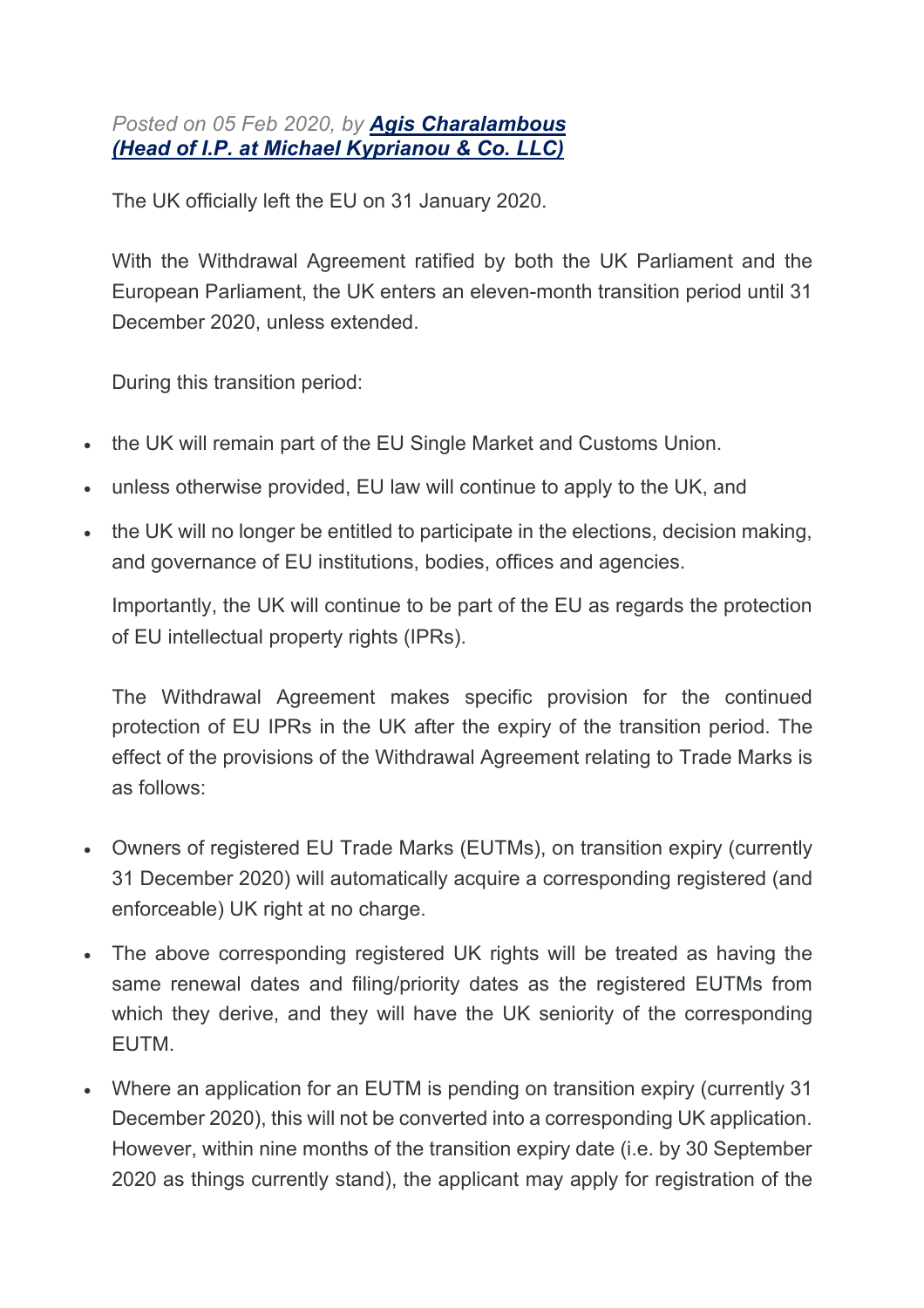same Trade Mark, maintaining the priority of the corresponding application for an EUTM.

- The UK will take measures to ensure that international Trademark registrations designating the EU and protected in the EU before the transition expiry (currently 31 December 2020) will enjoy protection in the UK. It is expected that International Registrations will be dealt with on the same basis as EUTMs.
- Owners of corresponding UK Trade Marks acquired under the Withdrawal Agreement will not be required to have a UK correspondence address in the three years following transition expiry (i.e. until 31 December 2023 as things currently stand). It is likely that they will be entitled to retain the correspondence address for the relevant EUTM (even if this is not in the UK).
- Where, before the transition expiry, any person is acting as a representative in a procedure brought before the European Union Intellectual Property Office (EUIPO), that representative may continue to represent that party in all stages of that procedure before the EUIPO. In every respect, these representatives will be treated as a professional representative authorized to represent a person before the EUIPO. This will also apply to UK-based representatives.
- In the UK, as well as in EU member states in situations involving the UK, with respect to legal proceedings instituted before the transition expiry, the jurisdiction provisions of the EUTM Regulations continue to apply, regardless of when those proceedings are finalised.
- In the UK, as well as in EU member states in situations involving the UK, with respect to legal proceedings instituted before the transition expiry, the provisions regarding jurisdiction of the Recast Brussels Regulation will continue to apply, regardless of when those proceedings are finalized.

In short, if you own registered Trade Marks in the EU, your Trade Marks remain protected in the UK. However, if you are in the process of registering your trademark in the EU, you should take action to register in the UK.

Our IP team can advise and assist you with IP matters across the world, through our own network of offices and a wide external network of professionals across the globe.